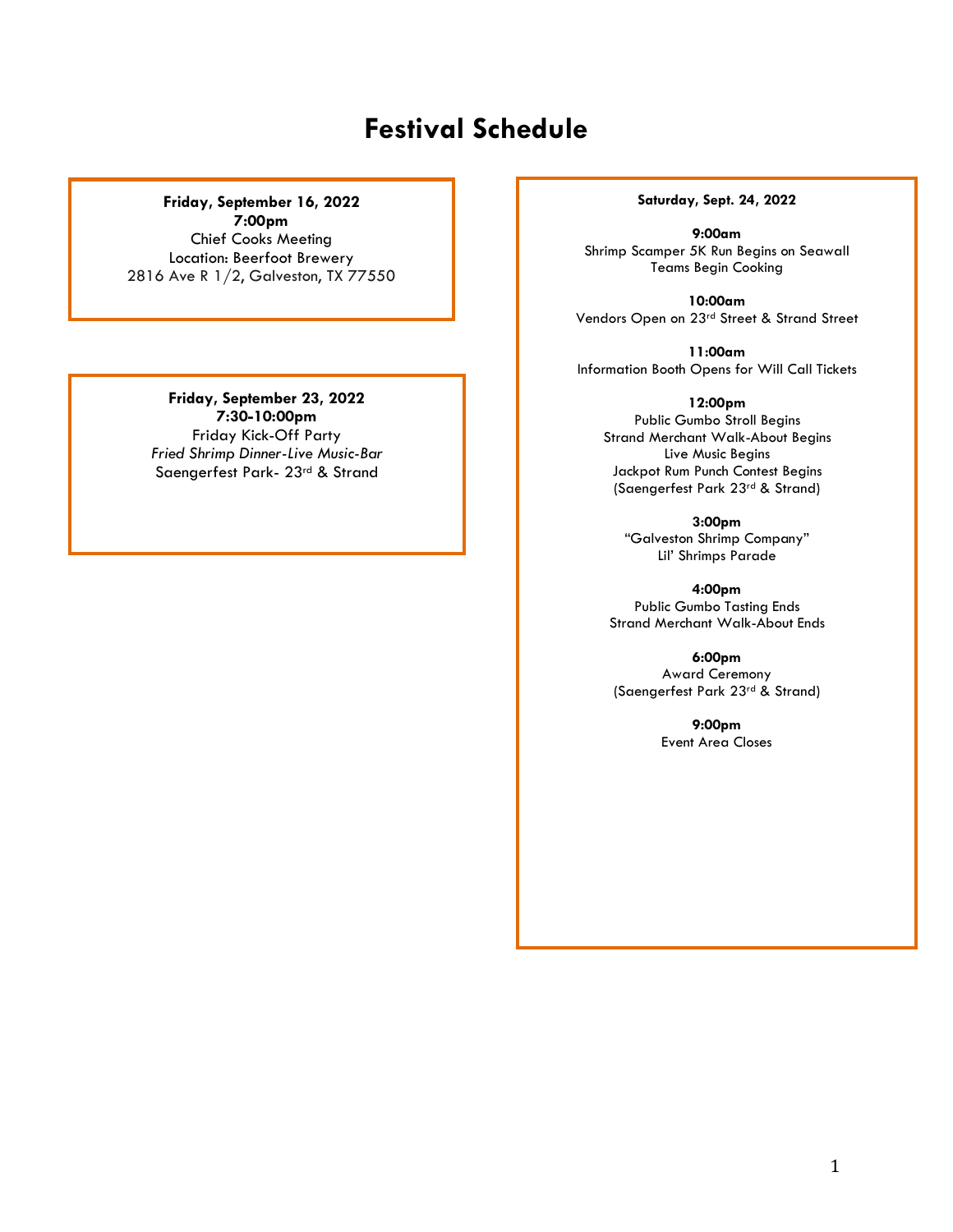# **Cook Off Rules & Regulations**

**Team Coordinator** Richard Garza 409.789.2288

**Galveston County Health District** Consumer Health Services Phone 409.938.2300

#### [www.gchd.org](http://www.gchd.org/)

**Fire Marshall** Phone 409.766.2147

#### **Mandatory Categories**

*Shrimp Gumbo*- MANDATORY category for all amateur teams. Using Wild Texas Gulf shrimp only. "Gumbo" is defined as a Cajun soup containing a cooked roux, thickened with gumbo file (dried sassafras leaves), shrimp, okra, seasonings and served over rice or starch of your choice. Canned and bottled products are NOT considered pre-cooked. Again, this category is 'Shrimp Only', no other protein; meat or seafood can be used. DO NOT TURN IN WITH RICE! Use rice only on the public Gumbo Stroll.

#### **Optional Categories**

*Shrimp Burger*- Using Wild Texas Shrimp only, prepare your version of a patty. The patty must utilize a form of binding and may not exceed 8 ounces per patty. Contestants must submit two patties for judging. Mandatory ingredients: shrimp, egg and cheese. Put your spin on the burger by adding any other ingredients of your choice, in the patty or on top of the patty, but NO BUN! Sauces, cheese and any other ingredients are accepted on top of the patty. One turn in container will hold 2 patties PER ENTRY.

*Chef's Open Shrimp-* Using Wild Texas Shrimp only, prepare any shrimp dish of your choice. You may add any other ingredients. Must turn in 1 pound of shrimp, no shrimp in shell, tail can be left on. If the judges have to peel them they won't eat them!

*Jackpot Rum Punch Contest*- See attached entry form for rules.

#### **Rules**

- **1. Teams participating in the Public Gumbo Stroll are required to have a Health Permit (Yaga's Entertainment will submit for you!) Teams that do not participate in the Public Gumbo Stroll DO NOT need a health permit and are restricted from distributing food, drinks or alcoholic beverages to the public.**
- 2. Teams are restricted from displaying competing brands of the Festival's sponsors. This includes using competitive branded tents, table cloths, banners, and flags.
- 3. Teams are restricted from serving the public alcoholic drinks.
- 4. Teams are asked to have a minimum of 2 assistants in their cooking area during the event.
- 5. Prior to 9 a.m. cooks may only test their stoves and begin on-site preparation of sauces, grinding and/or mixing of spices and beverages, chopping, slicing and peeling.
- 6. Please follow each category definition and restriction carefully.
- 7. Teams may submit a turn in for each space. Ex: Team has 3 spaces, can turn in 3 Shrimp Gumbo, but not mandatory.
- 8. Cooking before 9:00 a.m. will result in automatic disqualification.
- 9. Access to electricity will not be provided and outside generators are not allowed.
- 10. This is an outdoor event; teams must provide adequate support for tents & structures in case of high winds.
- 11. Teams must use and provide their own propane as the means of cooking. Charcoal is not allowed! Propane tanks must be secured to a fixed object with a chain, no bungee cords or ropes will be allowed to secure the propane. Teams must provide fireproof grease shield under all cookers and a 10lbs ABC fire extinguisher with a one year current inspection.
- 12. Absolutely no grease or grey water allowed in the streets of Galveston…it goes straight to the Gulf! Teams are also responsible for removing all trash from their space at the end of the event. Yaga's Entertainment will provide a grey water tank to dispose of any liquids including wash water, soap water, gumbo etc. Grease barrels will be placed throughout the cook off to dispose of all grease.
- 13. In case of an emergency, call 911.

### **Chief Cooks Meeting Friday, September 16, 2022 at 7:00pm Beerfoot Brewery 2816 Avenue R 1/2, Galveston, TX 77550**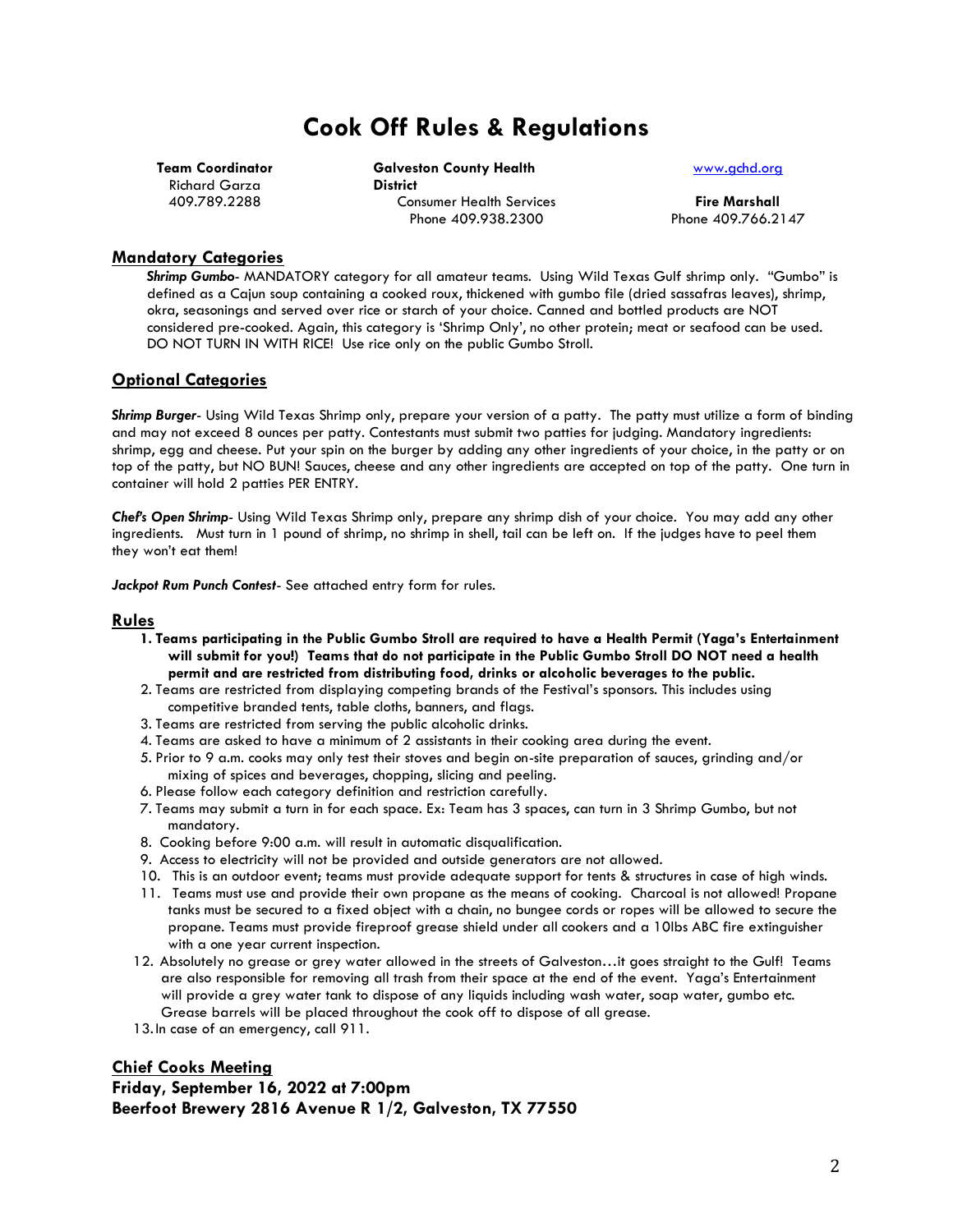**ONE** representative from each team is **REQUIRED** to attend the Chief Cooks Meeting where the following items will be addressed:

- Questions or concerns with the Rules and Cook Off
- Health Permits from the Galveston County Health District will be handed out.
- Team Space Assignments
- Optional Public Gumbo Stroll
- Team Cook Off Bags: includes t-shirts, judging turn in containers, Friday Kick-Off Party wristbands, public gumbo stroll ladles, latex gloves and any sign up promotional items (shrimp, rice)

#### **Judging**

Each team is **given the opportunity** to provide (1) judge for the judging process to help ensure a fair blind judging system. Judges are required for all 3 categories. Any tampered or marked judging cups will be disqualified immediately. The judging turns in is located at 2314 Strand, breezeway between Jammin' Sportswear and Tsunami Exotic Tequila Emporium. There will be a person at the top of the staircase to collect turn in containers. The winners will be announced at the Award Ceremony  $(2)$  6:00 pm on the Saengerfest Park stage (23<sup>rd</sup> & Strand). The judge's decision shall be final and binding.

**Results:** A list of the top ten teams for each category will be available after the award ceremony for review and also will be posted on the Galveston Island Shrimp Festival Facebook page… you'll have to like us to see!

#### **Category Judging Turn In Times**

2pm-2:10pm Shrimp Patty (OPTIONAL) 3pm-3:10pm Open Shrimp Chef's Choice (OPTIONAL) 4pm-4:10 Shrimp Gumbo (MANDATORY)

#### **Public Gumbo Stroll - OPTIONAL**

Teams are asked to make 15 gallons of Shrimp Gumbo, but we encourage you to cook more (finished volume). Details on redeeming the shrimp will be emailed to the chief cook after registration is completed. Details of the festival's shrimp and rice sponsors are TBD.

From 12:00pm-4:00pm the Public Gumbo Stroll will take place. This gives the public the chance to taste and sample each teams Shrimp Gumbo! Teams will be issued a ladle to use when serving the public. Only festival attendees with the official wristband and official tasting cup should be served. **Keep in mind that the public will be voting on Public Choice Award, which includes taste of Shrimp Gumbo!**

#### **Space Assignment**

Are you a returning team? Sign up on or before July 1st to request a desired location and Yaga's Entertainment will do our best to accommodate! Teams will be placed located in the Historic Strand District on 23rd Street from Harborside to Mechanic and on Strand from 22<sup>nd</sup> Street to 24<sup>th</sup> street. Space assignments will be given to teams with a map at the Chief Cook's Meeting on Friday September 16, 2022 at 7pm located at Beerfoot Brewery 2816 Avenue R 1/2, Galveston, TX 77550.

#### **Set Up**

Friday 9/23/22 Early Set Up starting at 5pm. There will be NO overnight security provided. Saturday 9/24/22 Set Up begins at 6:00am

Please unload your equipment in a timely manner. Remove vehicles ASAP to allow other teams to set up.

#### **Parking**

Metered street parking is available through the city of Galveston.

#### **Public Choice Award**

Teams must participate in the Gumbo Stroll to be considered for the Public Choice Award that the public will vote on. Attendees on the Public Gumbo Stroll will have an official tasting cup and 10 tickets to cast their ballots. Public Choice will be voted on decoration, taste of Shrimp Gumbo and overall team spirit. \*Teams are restricted from serving alcoholic drinks to the public.

#### **Each Team Space Receives:**

1. 5 Tickets to the Friday Kick-Off Party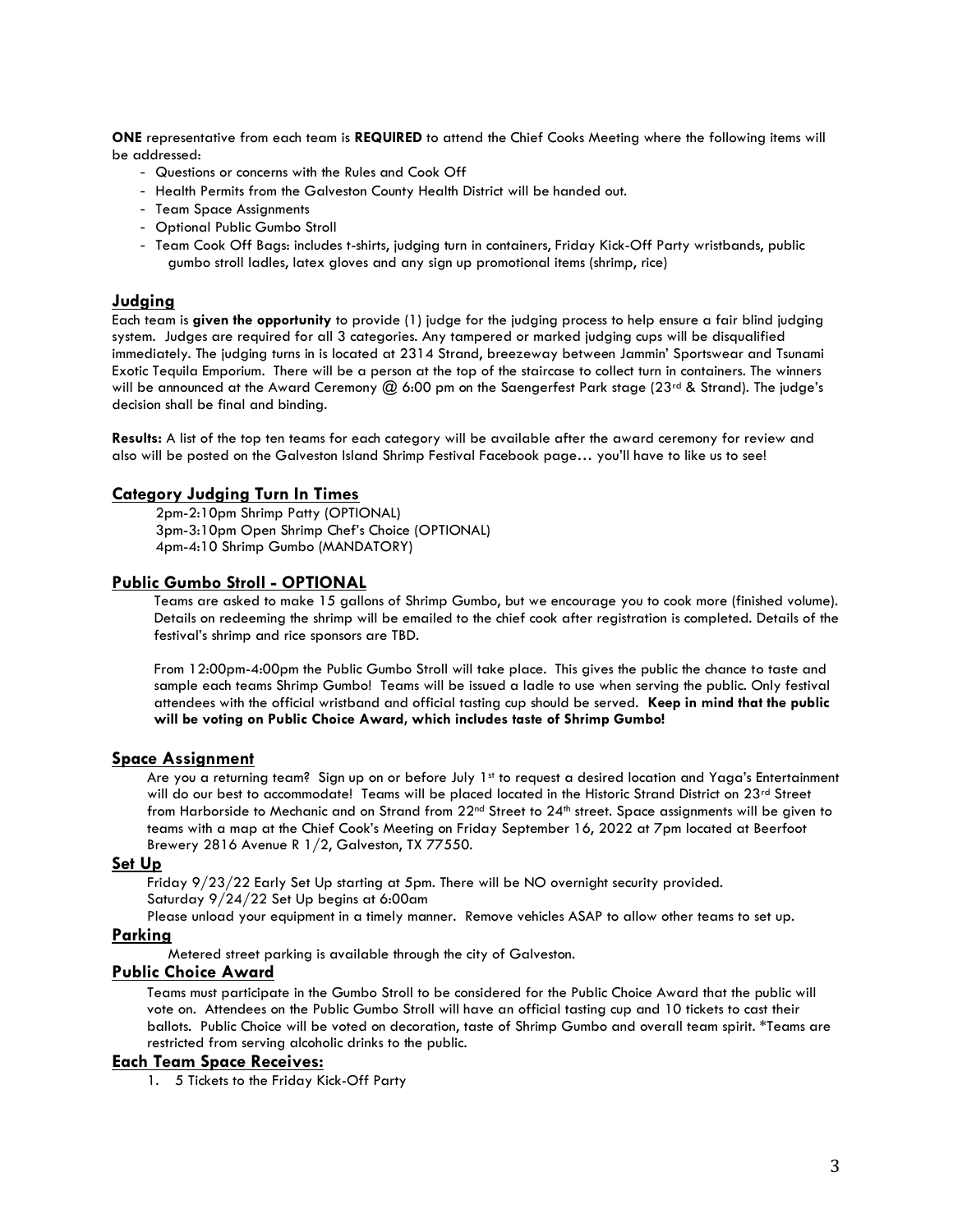- a. Deadline for Cook Teams to purchase additional Friday Kick-Off Party tickets at \$35 is August 29, 2022
- b. Each team may purchase a limit of 4 extra Friday Kick-Off Party tickets at \$35
- 2. **NEW THIS YEAR!** Teams that register for the Gumbo Stroll will receive 10lbs of Shrimp per space (if registered on or before August 15, 2022). Teams not registered for the Gumbo Stroll will receive 5lbs of shrimp per space (if registered on or before July 15, 2022).
- 3. Rice (if registered on or before August 31, 2022 or first 100 spaces)
- 4. Festival t-shirt
- 5. Judging containers for registered categories
- 6. 5 Gallon Container with spigot for Hand Washing Station. (Teams must provide warm water, rinse catch bucket, pump soap and paper towels) (Only those participating in the public gumbo tasting)
- 7. Ladles to serve the Public Gumbo Tasting (if participating)
- 8. 1 box of latex gloves (Only those participating in the public gumbo tasting)
- 9. Temporary Health Permit (Only those participating in the public gumbo tasting)

#### **Each Team Must Provide**

1. Dishwashing Station

2. Teams must provide warm water, rinse catch bucket, pump soap and paper towels for hand washing station

*Chef's Choice Open Shrimp* 1st-3rd place - Trophy 4<sup>th</sup>-5<sup>th</sup> place - Plaque

*Shrimp Burger* 1st-3rd place - Trophy 4th -5th place - Plaque

- 3. (1) 10lbs ABC fire extinguisher with a one year current inspection.
- 4. Grease Shield/tray to catch any grease from hitting the street.
- 5. Metal stem thermometer

#### **Award Ceremony – 6:00pm Saengerfest Park (23rd & Strand)**

**\* Top 5 teams per category announced at award ceremony. Top 10 teams listed on the Facebook page post event.** 

#### *Shrimp Gumbo*

1st \$1000.00 Cash, Trophy, (1 space) Shrimp 2023 2nd-3rd - Trophy 4<sup>th</sup>-5<sup>th</sup> - Plaque

#### *Public Choice Award*

1st -3rd plaque

**Indemnity Form**

Yaga's Entertainment, Inc., including all of its officers, directors, sponsors, servants, agents and/or employees, and the Owner/Exhibitor/Contestant, including parents and/or legal representatives hereinafter called "Exhibitor/Contestant" agree that Yaga's Entertainment, Inc. will in no case be responsible for any loss or damage or injury to the person, animals, or property of Exhibitor/Contestant, their agents, servants, family and/or employees, regardless of how such a loss, damage or injury is occasioned and by whom Yaga's Entertainment, Inc. and Exhibitor/Contestant further agree that the Exhibitor/Contestant will protect, indemnify and hold harmless Yaga's Entertainment, Inc., from any claims, suits and/or judgment(s), including the cost of defense of any such claim and/or suit and/or judgment(s) by, through or behalf of Yaga's Entertainment, Inc., brought by anyone as a result of any loss, damage, or injury, personal or otherwise to any person, animals or property occasioned by any action or inaction of Exhibitor/Contestant, either solely or in conjunction with Yaga's Entertainment, Inc. or anyone else. Exhibitor/Contestant agrees to abide by all Rules and Regulations, published or otherwise presented, of Yaga's Entertainment, Inc. Wild Texas Galveston Island Shrimp Festival.

**Failure to follow these rules will be grounds for disqualifications. Yaga's Entertainment, Inc. reserves the right to make additional regulations as situations warrant. Gumbo Teams will be notified if changes are made. Decisions of the committee and judges are final.** 

### **GALVESTON HEALTH DEPARTMENT -TEMPORARY FOOD SERVICE ESTABLISHMENTS**

**GENERAL** - Temporary food establishments are food establishments that operate for a period of no more than 14 consecutive days in conjunction with a single event or celebration. Temporary food service establishments shall comply with State and local rules except as otherwise provided herein. The regulatory authority may impose additional requirements to protect against health hazards related to the conduct of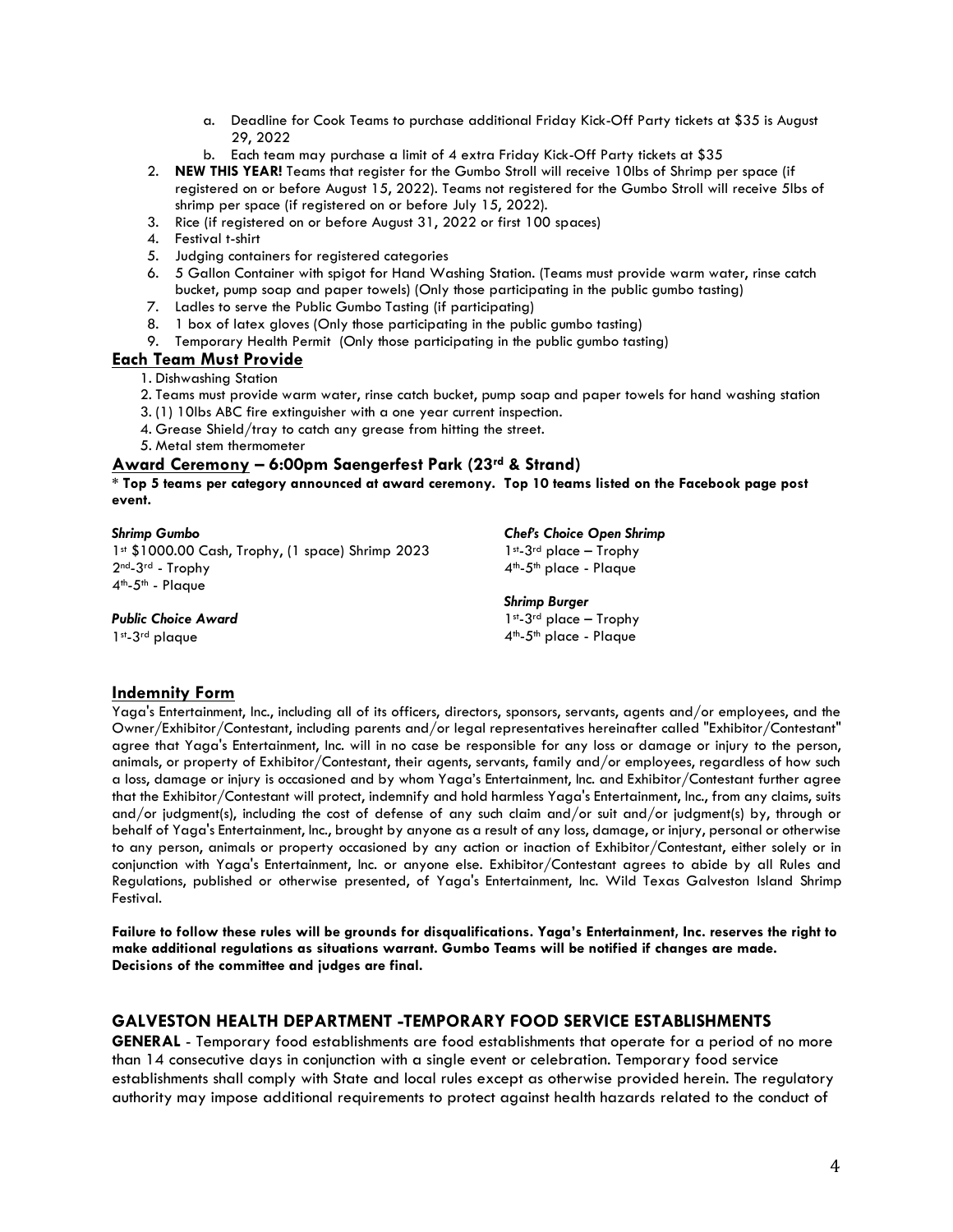the temporary food service establishment, and may prohibit the sale of some or all potentially hazardous foods, and when no health hazard will result, may waiver or modify requirements of the these rules. **RESTRICTED OPERATIONS** – Only those potentially hazardous foods that require limited preparation; require minimal handling or require limited cooking time shall be prepared or served. This does not include extensive chopping, mixing, or cutting. The preparation or service of other potentially hazardous foods, including pastries filled with cream or synthetic cream, custards and similar products, and salads or sandwiches containing meat, poultry, eggs or fish is prohibited. This prohibition does not apply, however, to any potentially hazardous food that has been prepared and packaged in approved food service establishments under conditions meeting requirements of the law.

**FOOD** – Food shall be safe, unadulterated, honestly presented, and obtained from an approved source that comply with applicable laws. Food prepared in a private home, is considered to be from an unapproved source. This food may not be used or offered for human consumption.

**EMPLOYEES –** While preparing food, employee may not work if sick; may not wear jewelry; and shall not eat, drink, or use tobacco. Employee shall wear hair restraint, such as hats, hair coverings or net to prevent contamination of food, utensils, and single service articles.

**HANDWASHING** - A convenient hand washing facility shall be available for employee. A hand washing facility shall include an insulated container with a spigot that can be turned on to allow potable, clean warm water to flow; a wastewater container; soap; disposable towels; and a waste receptacle. Hand washing facilities are not required if the only food items offered are commercially prepackaged foods dispensed in their original containers. When handling ready-to-eat foods, employee shall utilize suitable utensils, gloves or a chemical hand sanitizer as barrier.

**TEMPERATURES** - The internal temperature of cold foods must be 41°F or below and hot foods 135° F or above. A metal stem thermometer shall be provided to check temperatures of hot and cold foods. Reheating for hot holding shall be done rapidly to 165°F and the time the food is between the temperatures may not exceed four hours.

**ICE** - Ice that is consumed or that contacts food shall have been made under conditions meeting the requirements of the rules. The ice shall be obtained only in chipped, crushed or cubed form and in singleuse safe plastic or wet-strength paper bags filled and sealed at the point of manufacture. The ice shall be held in these bags until it is dispensed in a way that protects it from contamination.

**WAREWASHING** - Three clean containers with lids may be used, as alternative manual ware washing equipment - equivalent to a three-compartment sink. Food contact surfaces of all equipment and utensils shall be washing, rinsing, and sanitizing. Liquid bleach shall be provided for sanitizing equipment and utensils. A test kit that measures the concentration in mg/L of sanitizing solution is required.

**CLEANING** – Equipment shall be cleaned in a way that prevents food contamination and the general area shall be kept clean at all times. **SINGLE-SERVICE ARTICLES** - Only single-service tableware shall be provided to the consumer.

**WATER** – Water from an approved source shall be made available in a temporary food establishment for food preparation, hand washing, and for cleaning and sanitizing utensils and equipment. Water from an approved source includes: commercially bottled drinking water, closed portable water containers, enclosed vehicular water tank, on-premise water storage tanks, or piping, tubing or hoses connected to an approved source.

**STORAGE** - Single-service items, food equipment & utensils shall be stored at least six inches above the flooring.

**WET STORAGE** - Packaged food may not be stored in direct contact with ice or water if the food is subject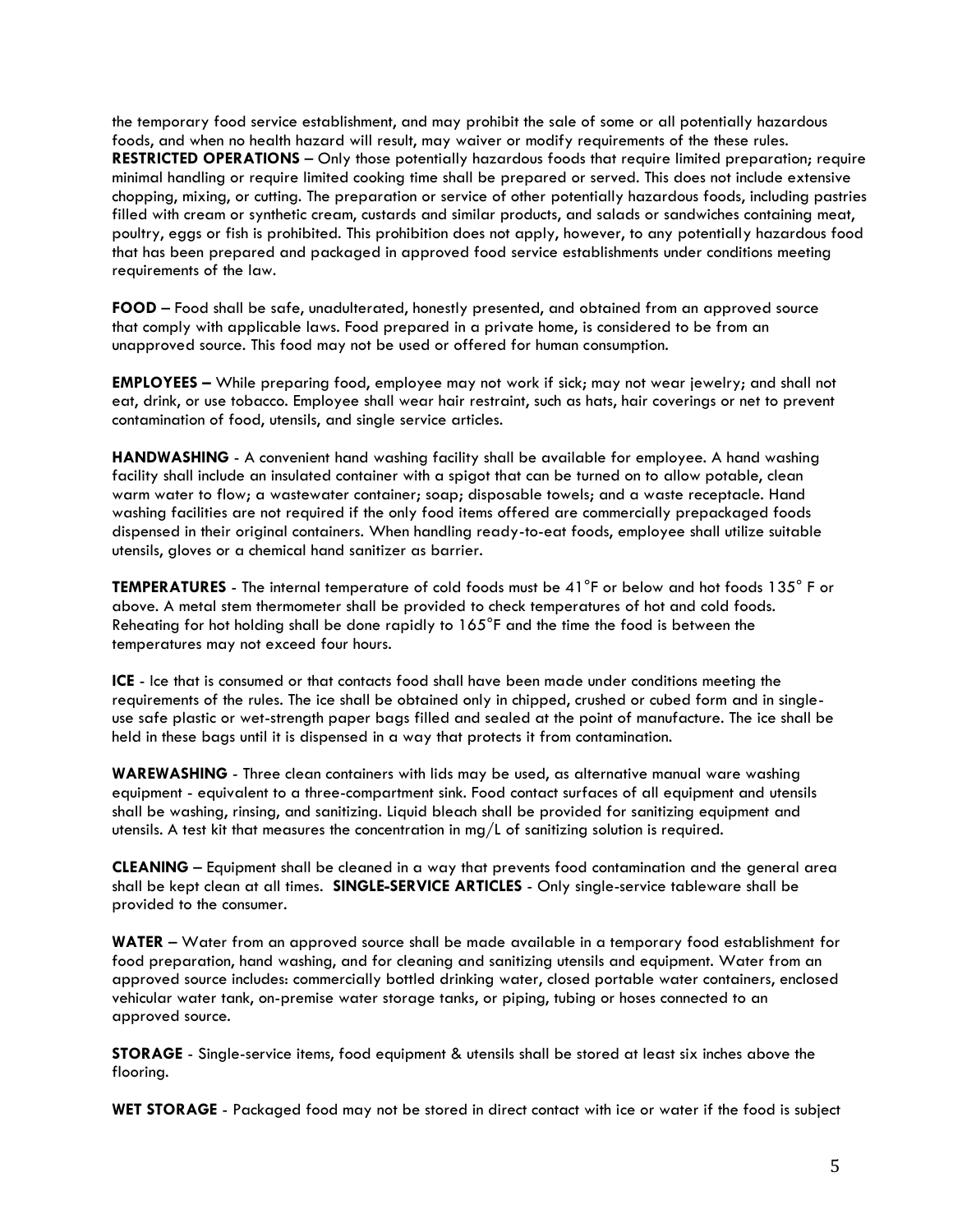to the entry of water because of the nature of its packaging, wrapping, or container or positioning in the ice or water.

**SEWAGE** - A large covered container shall be provided to store wastewater until final disposal. All waste water and sewage generated from the establishment shall be disposed of through an approved sanitary sewage system that is constructed, maintained and operated according to law.

**STANDS OR BOOTHS** - Booths or stands shall be constructed in such a manner as to prevent entrance of flies, dust dirt and other foreign matter. All stands or booths shall be enclosed and covered with wood, canvas or other materials that protect the interior of the establishment from the weather and shall include shelves or other facilities to keep all food and supplies off the floor.

**GARBAGE** - All establishments shall have a covered garbage container.

**RESTROOMS** - Restrooms shall be provided for booth operators and customers. These facilities may be permanent or portable and shall be approved by the HEALTH AUTHORITY.**HANDWASHING STATION** \*\* Provide the appropriate test kit to check sanitize solution concentration  $\overline{S_{EP}}$ 



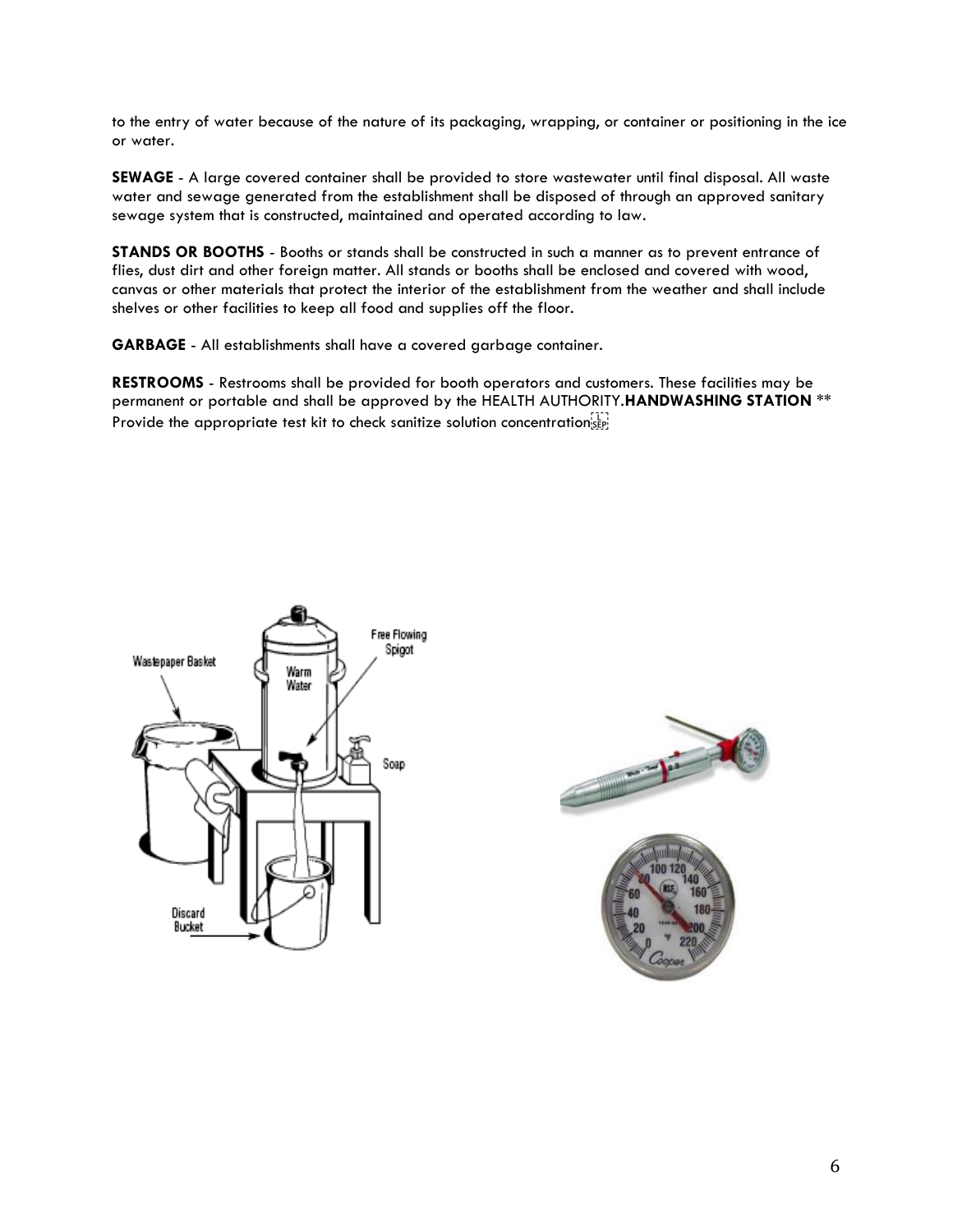

1 Wash (Warm soapy water)

2 Rinse (clean water)

3 Disinfect (Clean water plus disinfectant at 24° F for 45 seconds) Provide the appropriate test kit to check solution concentration (Bleach Chlorine 100ppm, "quats" 200ppm, iodine 25ppm)

> Minimum cooking temperatures Ground meats 155°F -All Poultry 165°F - Pork, Beef, Fish 145°F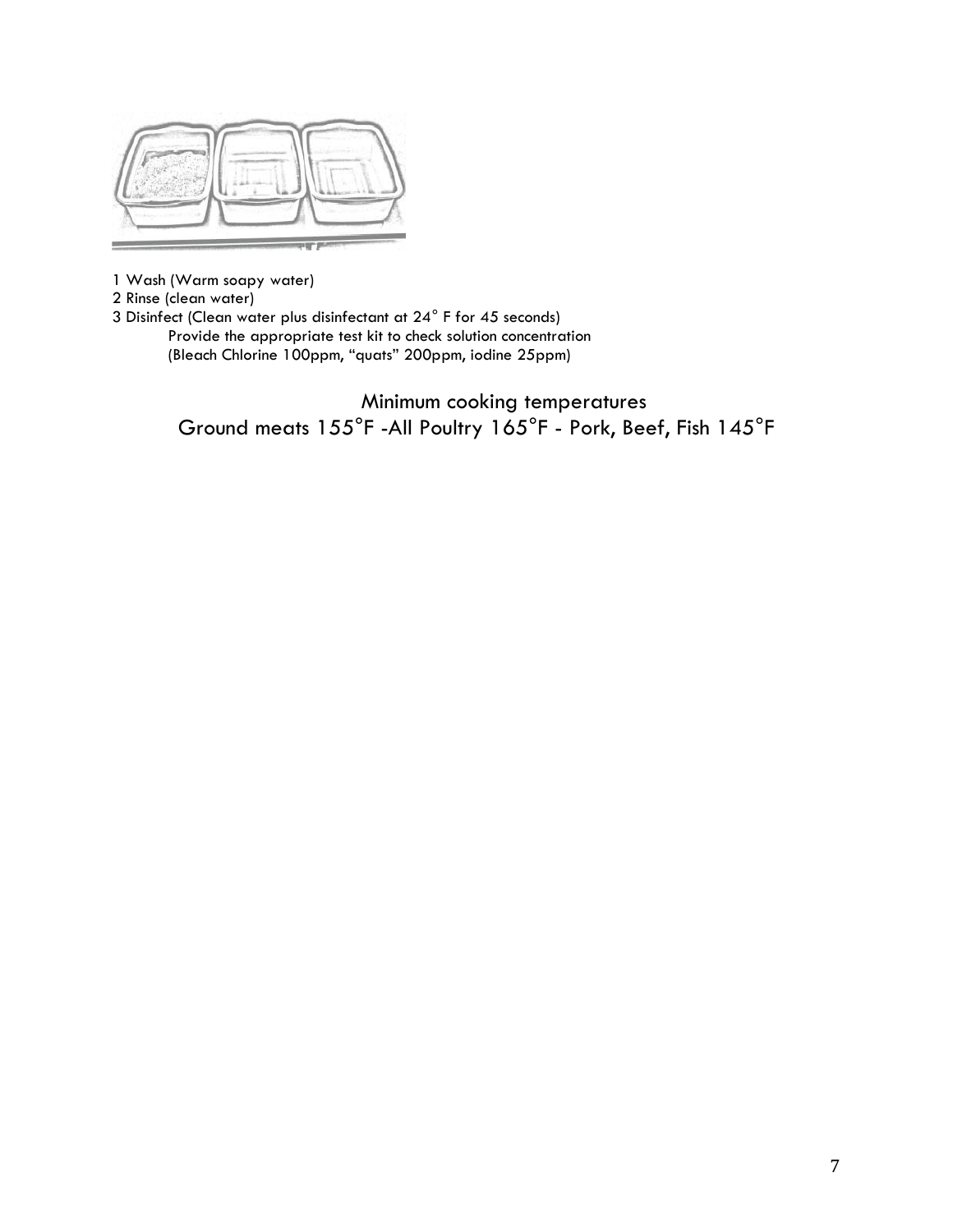# **Registration Form**

| Returning Teams Using Different Team Name List Previous Team                                                                                                      |                                                                                         |
|-------------------------------------------------------------------------------------------------------------------------------------------------------------------|-----------------------------------------------------------------------------------------|
|                                                                                                                                                                   |                                                                                         |
| Chief Cook Valid Email Address: Phone #                                                                                                                           |                                                                                         |
| <b>Mailing Address:</b>                                                                                                                                           |                                                                                         |
|                                                                                                                                                                   |                                                                                         |
| Zip:                                                                                                                                                              |                                                                                         |
|                                                                                                                                                                   |                                                                                         |
| Email: Email:                                                                                                                                                     |                                                                                         |
| Team Promo's - Sign Up on or before and receive PER SPACE<br>July 1-Request same space as 2021, 5 lbs of Shrimp (10lbs for Gumbo Stroll Participants), 1 Bag Rice |                                                                                         |
| July 15 --------------------------------5 lbs of Shrimp (10lbs for Gumbo Stroll Participants), 1 Bag Rice                                                         |                                                                                         |
| Please check which events you wish to enter:                                                                                                                      |                                                                                         |
|                                                                                                                                                                   | ____ Open Shrimp (Optional)                                                             |
|                                                                                                                                                                   | ____ Jackpot Rum Punch Contest                                                          |
|                                                                                                                                                                   | \$20.00 on or before August 31, 2022<br>\$25.00 after September 1, 2022                 |
|                                                                                                                                                                   |                                                                                         |
| T-Shirt Size (1 free shirt per team space)                                                                                                                        |                                                                                         |
| $X$ <sub>_</sub> Shrimp Gumbo (Mandatory)<br>Public Gumbo Stroll (Optional)<br>____ Shrimp Burger (Optional)                                                      | List All Sizes: Small ______ Medium ______ Large _____ XL ______ 2XL ______ 3XL _______ |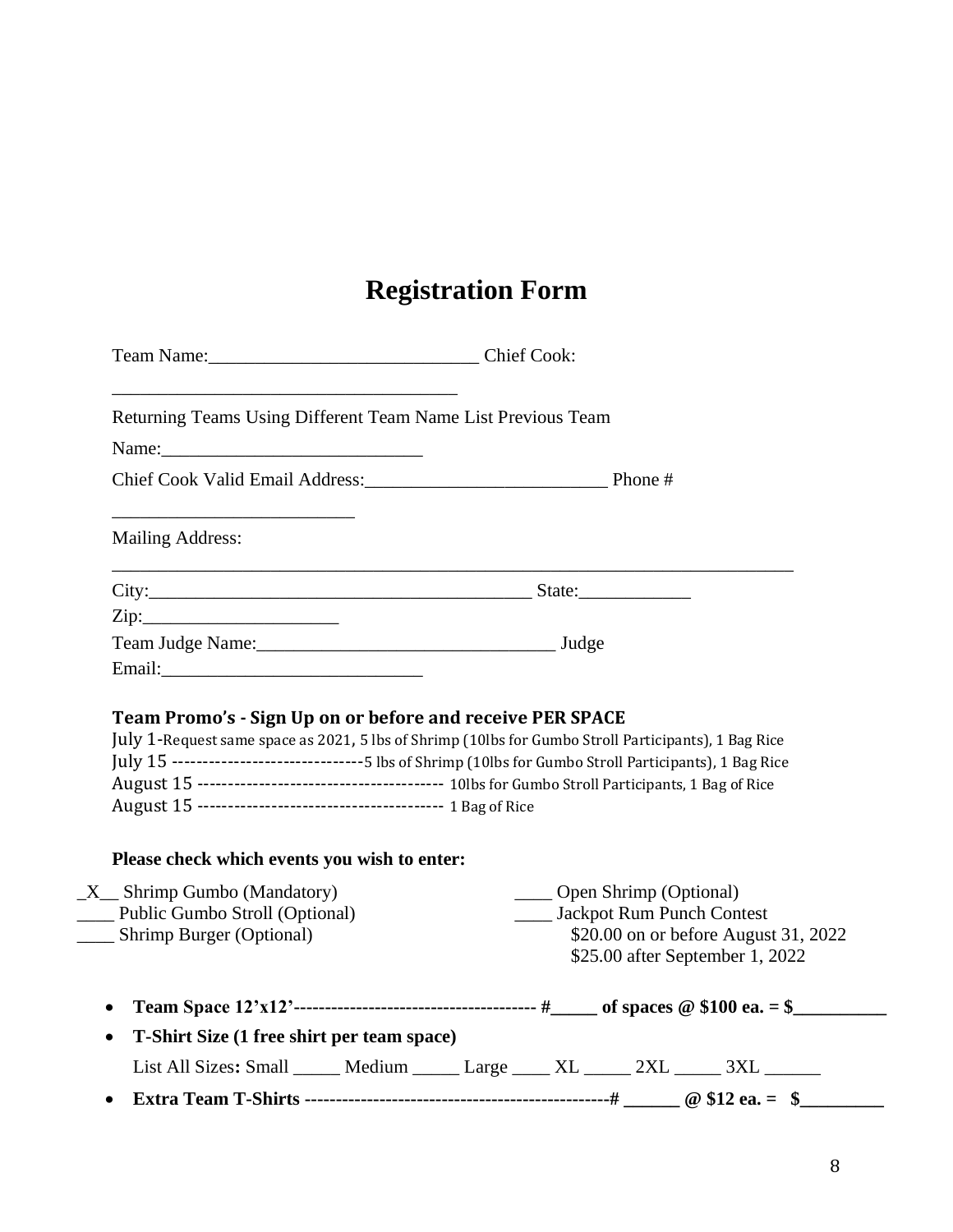|                                                                                                           | List # Sizes: Small ______ Medium ______ Large _____ XL ______ 2XL ______ 3XL ______               |                                         |  |  |                    |  |
|-----------------------------------------------------------------------------------------------------------|----------------------------------------------------------------------------------------------------|-----------------------------------------|--|--|--------------------|--|
| $\bullet$                                                                                                 | <b>Extra Friday Kick-Off Party Tickets</b> (Limit to 4 extra, must be ordered by 8/29/22. Starting |                                         |  |  |                    |  |
|                                                                                                           |                                                                                                    |                                         |  |  |                    |  |
| Jackpot Rum Punch Contest ------------------- on or before Aug. 31, 2021 $\oslash$ \$20 = \$<br>$\bullet$ |                                                                                                    |                                         |  |  |                    |  |
|                                                                                                           |                                                                                                    | ------------------- after Sept. 1, 2021 |  |  | $\omega$ \$25 = \$ |  |
|                                                                                                           |                                                                                                    |                                         |  |  |                    |  |

# **Payment**

**(Check-Money Order-Cash or Credit)**

| Security Code |                                                                                                                            |
|---------------|----------------------------------------------------------------------------------------------------------------------------|
|               | I have received the Official Rules of the 2022 Shrimp Festival Cook-off and I agree to abide by them. Furthermore, I agree |

**to the Indemnity Form and its terms. Also, I am stating that the above information is correct to the best of my knowledge.** 

**\_\_\_\_\_\_\_\_\_\_\_\_\_\_\_\_\_\_\_\_\_\_\_\_\_\_\_\_\_\_\_\_\_\_\_\_\_\_\_\_\_\_\_\_\_\_\_\_\_\_\_\_\_\_\_\_\_\_\_\_\_\_\_\_\_\_**

**Signature** Date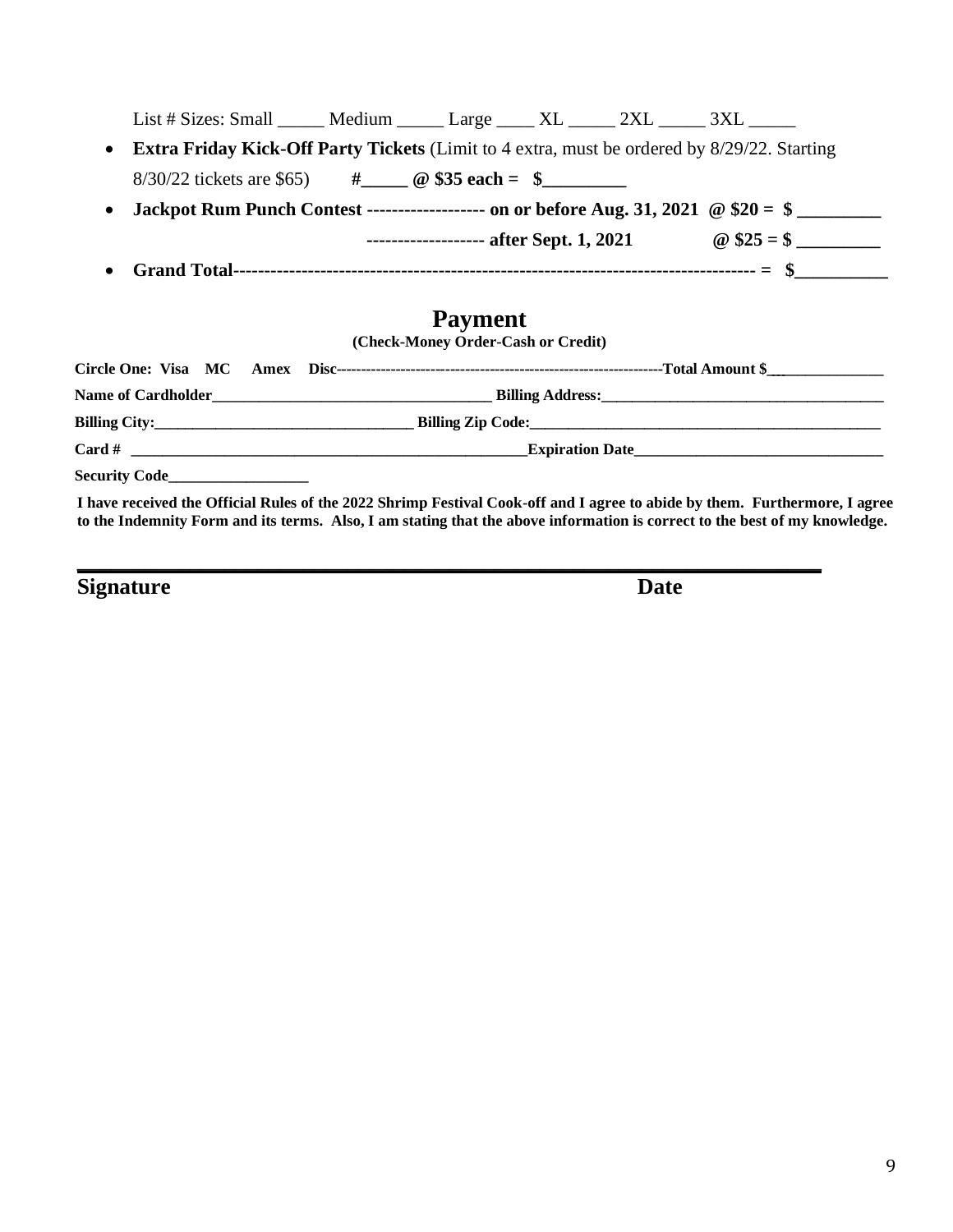# **JACKPOT RUM PUNCH CONTEST**

**12pm Saengerfest Park 23rd & Strand**

## **AWARDS**

1st Cash Jackpot, Trophy, Float Pool & Patio Bar Drink Menu

## **REGISTRATION FEE**

\$20.00 Registration Received on or before August 31, 2022 \$25.00 Registration Received after September 1, 2022

# **RULES**

- Participants must be at least 21 and must have proper identification available at check in.
- Participants must be entered in the Shrimp Gumbo Cook Off in order to participate in this event.
- **Teams are REQUIRED to use sponsor Rum only**
	- o **(2 – 1.5 ounces will be provided by Yaga's Entertainment)**
- Any other ingredients may be used including juices, liqueurs and garnish
- Teams will receive a 3-foot space to prepare and present their rum punch.
- A ticket will be assigned to each space for judging purposes.
- Check-in is at 11:30 in Saengerfest Park by the stage
- Ingredients may not be pre-mixed. Store bought juices are allowed.
- All ingredients will be inspected by the committee prior to competition.
- Only 2 members of the team are allowed on stage.
- All recipes must be original
- Costumes and themes are encouraged but not required
- Fire is absolutely not allowed as a special effect during performance
- Any type of glassware is allowed for final presentation, but no logos or distinguishable markings are permitted.
- Frozen rum punches are permitted. Power will be available, but contestant must provide extension cord & blender.
- Contest begins promptly at 12:00pm. No entries will be accepted once the contest begins